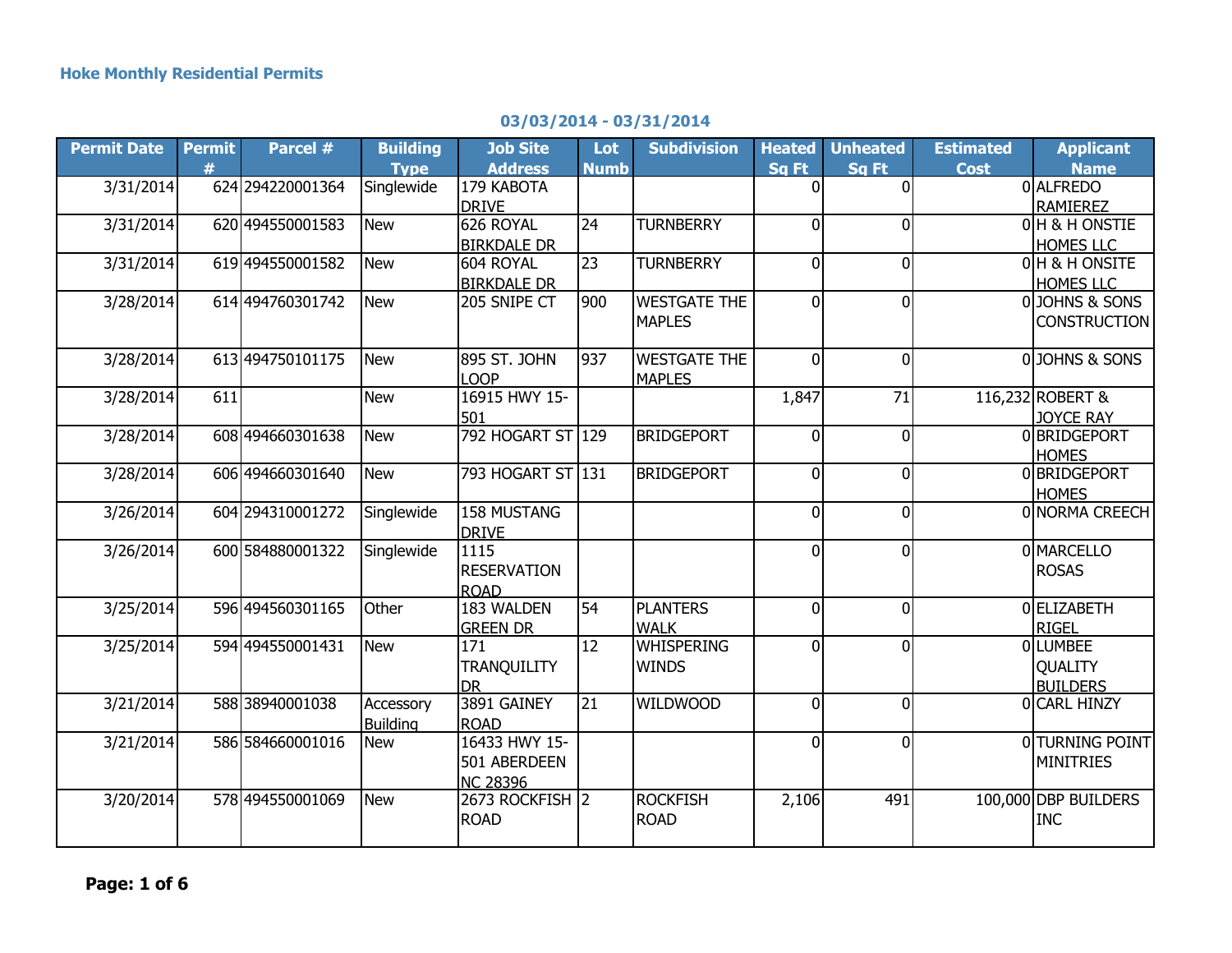| 3/20/2014 |     | 577 494550001069 | <b>New</b>  | 2673 ROCKFISH 2              |     | <b>ROCKFISH</b>                   | $\Omega$       | $\Omega$       | 0 DBP BUILDERS                     |
|-----------|-----|------------------|-------------|------------------------------|-----|-----------------------------------|----------------|----------------|------------------------------------|
|           |     |                  |             | <b>ROAD</b>                  |     | <b>ROAD</b>                       |                |                | <b>INC</b>                         |
| 3/20/2014 | 575 |                  | Renovations | 8574 ROCKFISH                |     |                                   | $\Omega$       | $\Omega$       | 0 WAYNE JONES                      |
|           |     |                  |             | ROAD                         |     |                                   |                |                |                                    |
| 3/19/2014 |     | 569 494750101167 | <b>New</b>  | 974 ST. JOHNS                | 929 | MAPLES@WEST                       | 1,821          | 550            | 151,500 CAVINESS &                 |
|           |     |                  |             | <b>LOOP</b>                  |     | <b>GATE</b>                       |                |                | <b>CATES</b>                       |
| 3/19/2014 |     | 568 494750101166 | <b>New</b>  | 958 ST. JOHNS                | 928 | <b>MAPLES@WEST</b>                | 2,468          | 785            | 174,900 CAVINESS &                 |
|           |     |                  |             | <b>LOOP</b>                  |     | <b>GATE</b>                       |                |                | <b>CATES</b>                       |
| 3/18/2014 |     | 567 494750101157 | <b>New</b>  | 863 ST. JOHNS<br><b>LOOP</b> | 609 | <b>MAPLES@WEST</b><br><b>GATE</b> | 2,470          | 1,625          | 203,900 CAVINESS &<br><b>CATES</b> |
| 3/18/2014 |     | 563 494750101186 | <b>New</b>  | 392                          | 470 | PINES@WESTG                       | 3,075          | 1,020          | 199,900 CAVINESS &                 |
|           |     |                  |             | <b>SEDGEFIELD</b>            |     | <b>ATE</b>                        |                |                | <b>CATES</b>                       |
|           |     |                  |             | <b>DRIVE</b>                 |     |                                   |                |                |                                    |
| 3/18/2014 | 562 |                  | Renovations | 2307 QUIGLEY                 |     |                                   | 96             | $\Omega$       | $0$ EVA                            |
|           |     |                  |             | <b>DRIVE</b>                 |     |                                   |                |                | <b>HATZIANOGLOU</b>                |
|           |     |                  |             |                              |     |                                   |                |                |                                    |
| 3/18/2014 |     | 561 494840401141 | <b>New</b>  | 184 GERTIE                   | 73  | <b>MITCHELL'S</b>                 | 2,038          | 630            | 97,824 MCCLOSKEY                   |
|           |     |                  |             | <b>COURT</b>                 |     | <b>LANDING</b>                    |                |                | <b>BUILDERS</b>                    |
| 3/18/2014 |     | 560 494840401141 | <b>New</b>  | 200 GERTIE                   | 72  | <b>MITCHELL'S</b>                 | 1,883          | 708            | 91,384 MCCLOSKEY                   |
|           |     |                  |             | <b>COURT</b>                 |     | <b>LANDING</b>                    |                |                | <b>BUILDERS INC</b>                |
| 3/18/2014 |     | 559 494840401141 | <b>New</b>  | 237 GERTIE                   | 65  | MITCHELL'S                        | 1,313          | 534            | 63,024 MCCLOSKEY                   |
|           |     |                  |             | <b>COURT</b>                 |     | <b>LANDING</b>                    |                |                | <b>BUILDERS</b>                    |
| 3/18/2014 |     | 557 584870001214 | Addition    | <b>2409 ARMY</b>             |     |                                   | 0              | 783            | 4,700 LISA HOWELL                  |
|           |     |                  |             | <b>ROAD</b>                  |     |                                   |                |                |                                    |
| 3/18/2014 |     | 556 494750101157 | <b>New</b>  | 863 ST. JOHNS                | 609 | <b>WESTGATE</b>                   | $\Omega$       | 0              | <b>OCAVINESS &amp;</b>             |
|           |     |                  |             | <b>LOOP</b>                  |     | @THE MAPLES                       |                |                | <b>CATES</b>                       |
| 3/18/2014 |     | 555 494750101167 | <b>New</b>  | 974 ST. JOHNS                | 929 | WESTGATE @                        | $\Omega$       | $\Omega$       | 0 CAVINESS &                       |
|           |     |                  |             | <b>LOOP</b>                  |     | <b>THE MAPLES</b>                 |                |                | <b>CATES</b>                       |
| 3/18/2014 |     | 553 494750101166 | <b>New</b>  | 958 ST. JOHNS                | 928 | <b>WESTGATE @</b>                 | $\Omega$       | $\Omega$       | 0 CAVINESS &                       |
|           |     |                  |             | <b>LOOP</b>                  |     | <b>THE MAPLES</b>                 |                |                | <b>CATES</b>                       |
| 3/18/2014 |     | 551 494750101186 | <b>New</b>  | 392                          | 470 | <b>WESTGATE @</b>                 | $\mathbf{0}$   | $\mathbf{0}$   | 0 CAVINESS &                       |
|           |     |                  |             | SEDGEFIELD DR                |     | THE PINES                         |                |                | <b>CATES</b>                       |
| 3/18/2014 |     | 549 694440601012 | Doublewide  | 2342 HWY 401                 |     |                                   | $\mathbf 0$    | 0              | $0$ JOSE                           |
|           |     |                  |             | <b>BUSINESS</b>              |     |                                   |                |                | <b>CERNVANTES</b>                  |
| 3/17/2014 |     | 546 584880001322 | Singlewide  | 1115                         |     |                                   | $\overline{0}$ | $\overline{0}$ | 0 MARCELLO                         |
|           |     |                  |             | <b>RESERVATION</b>           |     |                                   |                |                | <b>ROSAS</b>                       |
|           |     |                  |             | <b>ROAD</b>                  |     |                                   |                |                |                                    |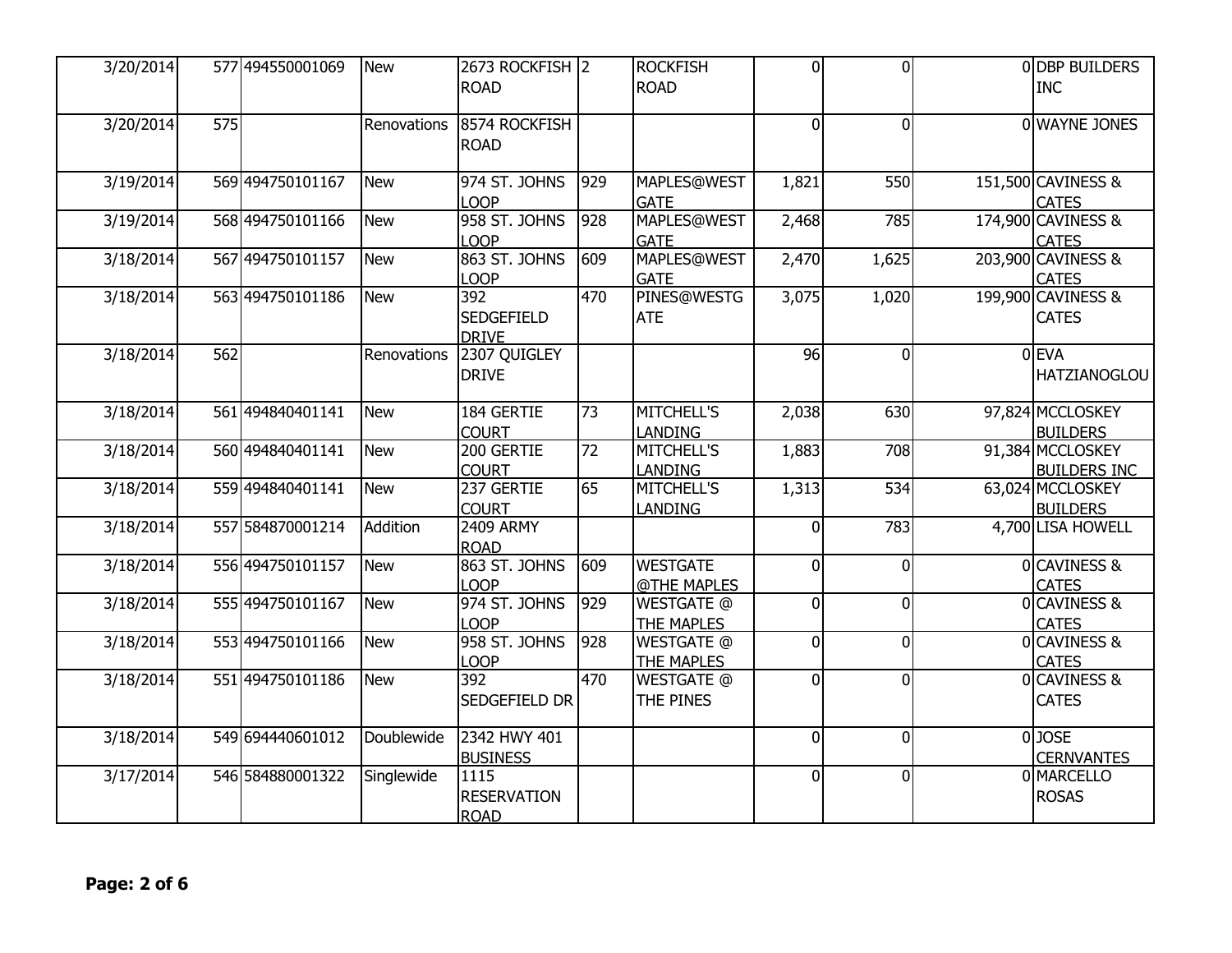| <b>HOMES OF</b><br><b>STREET</b><br><b>FAYETTEVILLE</b><br>3/17/2014<br>543 494750301167<br>197 CASWELL<br><b>BIRKLAND</b><br>24<br>$\overline{0}$<br>$\overline{0}$<br>0 BRIDGEPORT<br><b>New</b><br><b>PINES LANE</b><br><b>HOMES</b><br>3/17/2014<br>9<br><b>BIRKLAND</b><br>$\overline{0}$<br>0 BRIDGEPORT<br>542 494750301163<br><b>New</b><br>112 BOYCE<br>$\overline{0}$<br><b>LANDING CT</b><br><b>HOMES LLC</b><br>65<br><b>MITCHELL'S</b><br> 0 <br>0 MCCLOSKEY<br>3/17/2014<br>538 494840401141<br>237 GERTIE CT<br>$\overline{0}$<br><b>New</b><br>LANDING<br><b>BUILDERS</b><br>3/17/2014<br>73<br>$\overline{0}$<br>537 494840401141<br><b>New</b><br>184 GERTIE CT<br><b>MITCHELL'S</b><br>$\overline{0}$<br>0 MCCLOSKEY<br>LANDING<br><b>BUILDERS</b><br>3/17/2014<br>200 GERTIE CT<br>$\overline{0}$<br> 0 <br>0 MCCLOSKEY<br>536 494840401141<br><b>New</b><br>72<br><b>MITCHELL'S</b><br>LANDING<br><b>BUILDERS INC</b><br>529 OAKRIDGE<br>$\overline{0}$<br> 0 <br>3/14/2014<br>535 494550001336<br>Other<br>120<br><b>BROWNSTONE</b><br>0RICHARD<br><b>DRIVE</b><br><b>FARMS</b><br><b>WATFORD</b><br>529 OAK RIDGE<br><b>BROWNSTONE</b><br>3/14/2014<br>534 494550001336<br>Other<br>120<br>$\overline{0}$<br>$\overline{0}$<br>0 COOL POOLS<br><b>DR</b><br>3/14/2014<br>150<br>$\overline{4}$<br><b>WHISPERING</b><br>$\overline{0}$<br><b>OLUMBEE</b><br>532 494550001431<br><b>New</b><br>$\Omega$<br><b>TRANQUILTY</b><br><b>WINDS</b><br>QUAILITY<br><b>INVESTMENTS</b><br><b>DR</b><br>136<br>3/14/2014<br>531 494550001431<br><b>New</b><br>3<br><b>WHISPERING</b><br>$\overline{0}$<br>$\overline{0}$<br><b>OLLUMBEE</b><br><b>TRANQUILLTY</b><br><b>WINDS</b><br><b>QUALITY</b><br><b>INVESTMENTS</b><br><b>DR</b><br>150<br>$\overline{4}$<br><b>WHISPERING</b><br>$\overline{0}$<br>3/14/2014<br>525 494550001431<br><b>New</b><br>$\Omega$<br><b>OLUMBEE</b><br><b>TRANQUILLTY</b><br><b>WINDS</b><br>QUAILITY<br><b>INVESTMENTS</b><br><b>DR</b><br>136<br>$\overline{3}$<br><b>WHISPERING</b><br>$\overline{0}$<br>3/14/2014<br>524 494550001431<br><b>New</b><br>$\Omega$<br><b>OLUMBEE</b><br>TRANQUILLTY<br><b>WINDS</b><br><b>QUALITY</b><br><b>INVESTMENTS</b><br><b>DR</b><br>120<br>523 494550001431<br><b>WHISPERING</b><br>$\Omega$<br>$\overline{0}$<br>0LUMBEE<br>3/14/2014<br><b>New</b><br>$\overline{2}$<br><b>TRANQULILTY</b><br><b>WINDS</b><br><b>OUALITY</b><br><b>DR</b><br><b>INVESTMENTS</b><br><b>2409 ARMY</b><br>Addition<br>$\overline{0}$<br>3/13/2014<br>521 584870001214<br>$\overline{0}$<br>0 LISA HOWELL<br><b>ROAD</b><br>2040 & 2050<br>0 ADVANCE<br>3/13/2014<br>517494450001438<br>$\overline{0}$<br> 0 <br>Commercial<br>SIGNS &<br><b>CLUB POND DR</b><br><b>SERVICE</b><br>3/13/2014<br>513 294310001272<br><b>158 MUSTANG</b><br>44<br><b>MCPHAULS</b><br>$\overline{0}$<br> 0 <br>0 NORMA CREECH<br>Singlewide<br><b>DR</b><br><b>ACRES</b><br>2040 & 2050<br>$\overline{0}$<br>0 ADVANCE<br>3/13/2014<br>508 494450001438<br>Other<br> 0 <br>SIGNS &<br><b>CLUB POND DR</b> | 3/17/2014 | 545 694450001064 | <b>New</b> | 268 WADE |  | 1,326 | 534 | 98,000 RED DOOR |
|-----------------------------------------------------------------------------------------------------------------------------------------------------------------------------------------------------------------------------------------------------------------------------------------------------------------------------------------------------------------------------------------------------------------------------------------------------------------------------------------------------------------------------------------------------------------------------------------------------------------------------------------------------------------------------------------------------------------------------------------------------------------------------------------------------------------------------------------------------------------------------------------------------------------------------------------------------------------------------------------------------------------------------------------------------------------------------------------------------------------------------------------------------------------------------------------------------------------------------------------------------------------------------------------------------------------------------------------------------------------------------------------------------------------------------------------------------------------------------------------------------------------------------------------------------------------------------------------------------------------------------------------------------------------------------------------------------------------------------------------------------------------------------------------------------------------------------------------------------------------------------------------------------------------------------------------------------------------------------------------------------------------------------------------------------------------------------------------------------------------------------------------------------------------------------------------------------------------------------------------------------------------------------------------------------------------------------------------------------------------------------------------------------------------------------------------------------------------------------------------------------------------------------------------------------------------------------------------------------------------------------------------------------------------------------------------------------------------------------------------------------------------------------------------------------------------------------------------------------------------------------------------------------------------------------------------------------------------------------------------------------------------------------------------------------------|-----------|------------------|------------|----------|--|-------|-----|-----------------|
|                                                                                                                                                                                                                                                                                                                                                                                                                                                                                                                                                                                                                                                                                                                                                                                                                                                                                                                                                                                                                                                                                                                                                                                                                                                                                                                                                                                                                                                                                                                                                                                                                                                                                                                                                                                                                                                                                                                                                                                                                                                                                                                                                                                                                                                                                                                                                                                                                                                                                                                                                                                                                                                                                                                                                                                                                                                                                                                                                                                                                                                           |           |                  |            |          |  |       |     |                 |
|                                                                                                                                                                                                                                                                                                                                                                                                                                                                                                                                                                                                                                                                                                                                                                                                                                                                                                                                                                                                                                                                                                                                                                                                                                                                                                                                                                                                                                                                                                                                                                                                                                                                                                                                                                                                                                                                                                                                                                                                                                                                                                                                                                                                                                                                                                                                                                                                                                                                                                                                                                                                                                                                                                                                                                                                                                                                                                                                                                                                                                                           |           |                  |            |          |  |       |     |                 |
|                                                                                                                                                                                                                                                                                                                                                                                                                                                                                                                                                                                                                                                                                                                                                                                                                                                                                                                                                                                                                                                                                                                                                                                                                                                                                                                                                                                                                                                                                                                                                                                                                                                                                                                                                                                                                                                                                                                                                                                                                                                                                                                                                                                                                                                                                                                                                                                                                                                                                                                                                                                                                                                                                                                                                                                                                                                                                                                                                                                                                                                           |           |                  |            |          |  |       |     |                 |
|                                                                                                                                                                                                                                                                                                                                                                                                                                                                                                                                                                                                                                                                                                                                                                                                                                                                                                                                                                                                                                                                                                                                                                                                                                                                                                                                                                                                                                                                                                                                                                                                                                                                                                                                                                                                                                                                                                                                                                                                                                                                                                                                                                                                                                                                                                                                                                                                                                                                                                                                                                                                                                                                                                                                                                                                                                                                                                                                                                                                                                                           |           |                  |            |          |  |       |     |                 |
|                                                                                                                                                                                                                                                                                                                                                                                                                                                                                                                                                                                                                                                                                                                                                                                                                                                                                                                                                                                                                                                                                                                                                                                                                                                                                                                                                                                                                                                                                                                                                                                                                                                                                                                                                                                                                                                                                                                                                                                                                                                                                                                                                                                                                                                                                                                                                                                                                                                                                                                                                                                                                                                                                                                                                                                                                                                                                                                                                                                                                                                           |           |                  |            |          |  |       |     |                 |
|                                                                                                                                                                                                                                                                                                                                                                                                                                                                                                                                                                                                                                                                                                                                                                                                                                                                                                                                                                                                                                                                                                                                                                                                                                                                                                                                                                                                                                                                                                                                                                                                                                                                                                                                                                                                                                                                                                                                                                                                                                                                                                                                                                                                                                                                                                                                                                                                                                                                                                                                                                                                                                                                                                                                                                                                                                                                                                                                                                                                                                                           |           |                  |            |          |  |       |     |                 |
|                                                                                                                                                                                                                                                                                                                                                                                                                                                                                                                                                                                                                                                                                                                                                                                                                                                                                                                                                                                                                                                                                                                                                                                                                                                                                                                                                                                                                                                                                                                                                                                                                                                                                                                                                                                                                                                                                                                                                                                                                                                                                                                                                                                                                                                                                                                                                                                                                                                                                                                                                                                                                                                                                                                                                                                                                                                                                                                                                                                                                                                           |           |                  |            |          |  |       |     |                 |
|                                                                                                                                                                                                                                                                                                                                                                                                                                                                                                                                                                                                                                                                                                                                                                                                                                                                                                                                                                                                                                                                                                                                                                                                                                                                                                                                                                                                                                                                                                                                                                                                                                                                                                                                                                                                                                                                                                                                                                                                                                                                                                                                                                                                                                                                                                                                                                                                                                                                                                                                                                                                                                                                                                                                                                                                                                                                                                                                                                                                                                                           |           |                  |            |          |  |       |     |                 |
|                                                                                                                                                                                                                                                                                                                                                                                                                                                                                                                                                                                                                                                                                                                                                                                                                                                                                                                                                                                                                                                                                                                                                                                                                                                                                                                                                                                                                                                                                                                                                                                                                                                                                                                                                                                                                                                                                                                                                                                                                                                                                                                                                                                                                                                                                                                                                                                                                                                                                                                                                                                                                                                                                                                                                                                                                                                                                                                                                                                                                                                           |           |                  |            |          |  |       |     |                 |
|                                                                                                                                                                                                                                                                                                                                                                                                                                                                                                                                                                                                                                                                                                                                                                                                                                                                                                                                                                                                                                                                                                                                                                                                                                                                                                                                                                                                                                                                                                                                                                                                                                                                                                                                                                                                                                                                                                                                                                                                                                                                                                                                                                                                                                                                                                                                                                                                                                                                                                                                                                                                                                                                                                                                                                                                                                                                                                                                                                                                                                                           |           |                  |            |          |  |       |     |                 |
|                                                                                                                                                                                                                                                                                                                                                                                                                                                                                                                                                                                                                                                                                                                                                                                                                                                                                                                                                                                                                                                                                                                                                                                                                                                                                                                                                                                                                                                                                                                                                                                                                                                                                                                                                                                                                                                                                                                                                                                                                                                                                                                                                                                                                                                                                                                                                                                                                                                                                                                                                                                                                                                                                                                                                                                                                                                                                                                                                                                                                                                           |           |                  |            |          |  |       |     |                 |
|                                                                                                                                                                                                                                                                                                                                                                                                                                                                                                                                                                                                                                                                                                                                                                                                                                                                                                                                                                                                                                                                                                                                                                                                                                                                                                                                                                                                                                                                                                                                                                                                                                                                                                                                                                                                                                                                                                                                                                                                                                                                                                                                                                                                                                                                                                                                                                                                                                                                                                                                                                                                                                                                                                                                                                                                                                                                                                                                                                                                                                                           |           |                  |            |          |  |       |     |                 |
|                                                                                                                                                                                                                                                                                                                                                                                                                                                                                                                                                                                                                                                                                                                                                                                                                                                                                                                                                                                                                                                                                                                                                                                                                                                                                                                                                                                                                                                                                                                                                                                                                                                                                                                                                                                                                                                                                                                                                                                                                                                                                                                                                                                                                                                                                                                                                                                                                                                                                                                                                                                                                                                                                                                                                                                                                                                                                                                                                                                                                                                           |           |                  |            |          |  |       |     |                 |
|                                                                                                                                                                                                                                                                                                                                                                                                                                                                                                                                                                                                                                                                                                                                                                                                                                                                                                                                                                                                                                                                                                                                                                                                                                                                                                                                                                                                                                                                                                                                                                                                                                                                                                                                                                                                                                                                                                                                                                                                                                                                                                                                                                                                                                                                                                                                                                                                                                                                                                                                                                                                                                                                                                                                                                                                                                                                                                                                                                                                                                                           |           |                  |            |          |  |       |     |                 |
|                                                                                                                                                                                                                                                                                                                                                                                                                                                                                                                                                                                                                                                                                                                                                                                                                                                                                                                                                                                                                                                                                                                                                                                                                                                                                                                                                                                                                                                                                                                                                                                                                                                                                                                                                                                                                                                                                                                                                                                                                                                                                                                                                                                                                                                                                                                                                                                                                                                                                                                                                                                                                                                                                                                                                                                                                                                                                                                                                                                                                                                           |           |                  |            |          |  |       |     |                 |
|                                                                                                                                                                                                                                                                                                                                                                                                                                                                                                                                                                                                                                                                                                                                                                                                                                                                                                                                                                                                                                                                                                                                                                                                                                                                                                                                                                                                                                                                                                                                                                                                                                                                                                                                                                                                                                                                                                                                                                                                                                                                                                                                                                                                                                                                                                                                                                                                                                                                                                                                                                                                                                                                                                                                                                                                                                                                                                                                                                                                                                                           |           |                  |            |          |  |       |     |                 |
|                                                                                                                                                                                                                                                                                                                                                                                                                                                                                                                                                                                                                                                                                                                                                                                                                                                                                                                                                                                                                                                                                                                                                                                                                                                                                                                                                                                                                                                                                                                                                                                                                                                                                                                                                                                                                                                                                                                                                                                                                                                                                                                                                                                                                                                                                                                                                                                                                                                                                                                                                                                                                                                                                                                                                                                                                                                                                                                                                                                                                                                           |           |                  |            |          |  |       |     |                 |
|                                                                                                                                                                                                                                                                                                                                                                                                                                                                                                                                                                                                                                                                                                                                                                                                                                                                                                                                                                                                                                                                                                                                                                                                                                                                                                                                                                                                                                                                                                                                                                                                                                                                                                                                                                                                                                                                                                                                                                                                                                                                                                                                                                                                                                                                                                                                                                                                                                                                                                                                                                                                                                                                                                                                                                                                                                                                                                                                                                                                                                                           |           |                  |            |          |  |       |     |                 |
|                                                                                                                                                                                                                                                                                                                                                                                                                                                                                                                                                                                                                                                                                                                                                                                                                                                                                                                                                                                                                                                                                                                                                                                                                                                                                                                                                                                                                                                                                                                                                                                                                                                                                                                                                                                                                                                                                                                                                                                                                                                                                                                                                                                                                                                                                                                                                                                                                                                                                                                                                                                                                                                                                                                                                                                                                                                                                                                                                                                                                                                           |           |                  |            |          |  |       |     |                 |
|                                                                                                                                                                                                                                                                                                                                                                                                                                                                                                                                                                                                                                                                                                                                                                                                                                                                                                                                                                                                                                                                                                                                                                                                                                                                                                                                                                                                                                                                                                                                                                                                                                                                                                                                                                                                                                                                                                                                                                                                                                                                                                                                                                                                                                                                                                                                                                                                                                                                                                                                                                                                                                                                                                                                                                                                                                                                                                                                                                                                                                                           |           |                  |            |          |  |       |     |                 |
|                                                                                                                                                                                                                                                                                                                                                                                                                                                                                                                                                                                                                                                                                                                                                                                                                                                                                                                                                                                                                                                                                                                                                                                                                                                                                                                                                                                                                                                                                                                                                                                                                                                                                                                                                                                                                                                                                                                                                                                                                                                                                                                                                                                                                                                                                                                                                                                                                                                                                                                                                                                                                                                                                                                                                                                                                                                                                                                                                                                                                                                           |           |                  |            |          |  |       |     |                 |
|                                                                                                                                                                                                                                                                                                                                                                                                                                                                                                                                                                                                                                                                                                                                                                                                                                                                                                                                                                                                                                                                                                                                                                                                                                                                                                                                                                                                                                                                                                                                                                                                                                                                                                                                                                                                                                                                                                                                                                                                                                                                                                                                                                                                                                                                                                                                                                                                                                                                                                                                                                                                                                                                                                                                                                                                                                                                                                                                                                                                                                                           |           |                  |            |          |  |       |     |                 |
|                                                                                                                                                                                                                                                                                                                                                                                                                                                                                                                                                                                                                                                                                                                                                                                                                                                                                                                                                                                                                                                                                                                                                                                                                                                                                                                                                                                                                                                                                                                                                                                                                                                                                                                                                                                                                                                                                                                                                                                                                                                                                                                                                                                                                                                                                                                                                                                                                                                                                                                                                                                                                                                                                                                                                                                                                                                                                                                                                                                                                                                           |           |                  |            |          |  |       |     |                 |
|                                                                                                                                                                                                                                                                                                                                                                                                                                                                                                                                                                                                                                                                                                                                                                                                                                                                                                                                                                                                                                                                                                                                                                                                                                                                                                                                                                                                                                                                                                                                                                                                                                                                                                                                                                                                                                                                                                                                                                                                                                                                                                                                                                                                                                                                                                                                                                                                                                                                                                                                                                                                                                                                                                                                                                                                                                                                                                                                                                                                                                                           |           |                  |            |          |  |       |     |                 |
|                                                                                                                                                                                                                                                                                                                                                                                                                                                                                                                                                                                                                                                                                                                                                                                                                                                                                                                                                                                                                                                                                                                                                                                                                                                                                                                                                                                                                                                                                                                                                                                                                                                                                                                                                                                                                                                                                                                                                                                                                                                                                                                                                                                                                                                                                                                                                                                                                                                                                                                                                                                                                                                                                                                                                                                                                                                                                                                                                                                                                                                           |           |                  |            |          |  |       |     |                 |
|                                                                                                                                                                                                                                                                                                                                                                                                                                                                                                                                                                                                                                                                                                                                                                                                                                                                                                                                                                                                                                                                                                                                                                                                                                                                                                                                                                                                                                                                                                                                                                                                                                                                                                                                                                                                                                                                                                                                                                                                                                                                                                                                                                                                                                                                                                                                                                                                                                                                                                                                                                                                                                                                                                                                                                                                                                                                                                                                                                                                                                                           |           |                  |            |          |  |       |     |                 |
|                                                                                                                                                                                                                                                                                                                                                                                                                                                                                                                                                                                                                                                                                                                                                                                                                                                                                                                                                                                                                                                                                                                                                                                                                                                                                                                                                                                                                                                                                                                                                                                                                                                                                                                                                                                                                                                                                                                                                                                                                                                                                                                                                                                                                                                                                                                                                                                                                                                                                                                                                                                                                                                                                                                                                                                                                                                                                                                                                                                                                                                           |           |                  |            |          |  |       |     |                 |
|                                                                                                                                                                                                                                                                                                                                                                                                                                                                                                                                                                                                                                                                                                                                                                                                                                                                                                                                                                                                                                                                                                                                                                                                                                                                                                                                                                                                                                                                                                                                                                                                                                                                                                                                                                                                                                                                                                                                                                                                                                                                                                                                                                                                                                                                                                                                                                                                                                                                                                                                                                                                                                                                                                                                                                                                                                                                                                                                                                                                                                                           |           |                  |            |          |  |       |     |                 |
|                                                                                                                                                                                                                                                                                                                                                                                                                                                                                                                                                                                                                                                                                                                                                                                                                                                                                                                                                                                                                                                                                                                                                                                                                                                                                                                                                                                                                                                                                                                                                                                                                                                                                                                                                                                                                                                                                                                                                                                                                                                                                                                                                                                                                                                                                                                                                                                                                                                                                                                                                                                                                                                                                                                                                                                                                                                                                                                                                                                                                                                           |           |                  |            |          |  |       |     |                 |
|                                                                                                                                                                                                                                                                                                                                                                                                                                                                                                                                                                                                                                                                                                                                                                                                                                                                                                                                                                                                                                                                                                                                                                                                                                                                                                                                                                                                                                                                                                                                                                                                                                                                                                                                                                                                                                                                                                                                                                                                                                                                                                                                                                                                                                                                                                                                                                                                                                                                                                                                                                                                                                                                                                                                                                                                                                                                                                                                                                                                                                                           |           |                  |            |          |  |       |     |                 |
|                                                                                                                                                                                                                                                                                                                                                                                                                                                                                                                                                                                                                                                                                                                                                                                                                                                                                                                                                                                                                                                                                                                                                                                                                                                                                                                                                                                                                                                                                                                                                                                                                                                                                                                                                                                                                                                                                                                                                                                                                                                                                                                                                                                                                                                                                                                                                                                                                                                                                                                                                                                                                                                                                                                                                                                                                                                                                                                                                                                                                                                           |           |                  |            |          |  |       |     |                 |
|                                                                                                                                                                                                                                                                                                                                                                                                                                                                                                                                                                                                                                                                                                                                                                                                                                                                                                                                                                                                                                                                                                                                                                                                                                                                                                                                                                                                                                                                                                                                                                                                                                                                                                                                                                                                                                                                                                                                                                                                                                                                                                                                                                                                                                                                                                                                                                                                                                                                                                                                                                                                                                                                                                                                                                                                                                                                                                                                                                                                                                                           |           |                  |            |          |  |       |     |                 |
|                                                                                                                                                                                                                                                                                                                                                                                                                                                                                                                                                                                                                                                                                                                                                                                                                                                                                                                                                                                                                                                                                                                                                                                                                                                                                                                                                                                                                                                                                                                                                                                                                                                                                                                                                                                                                                                                                                                                                                                                                                                                                                                                                                                                                                                                                                                                                                                                                                                                                                                                                                                                                                                                                                                                                                                                                                                                                                                                                                                                                                                           |           |                  |            |          |  |       |     |                 |
|                                                                                                                                                                                                                                                                                                                                                                                                                                                                                                                                                                                                                                                                                                                                                                                                                                                                                                                                                                                                                                                                                                                                                                                                                                                                                                                                                                                                                                                                                                                                                                                                                                                                                                                                                                                                                                                                                                                                                                                                                                                                                                                                                                                                                                                                                                                                                                                                                                                                                                                                                                                                                                                                                                                                                                                                                                                                                                                                                                                                                                                           |           |                  |            |          |  |       |     |                 |
|                                                                                                                                                                                                                                                                                                                                                                                                                                                                                                                                                                                                                                                                                                                                                                                                                                                                                                                                                                                                                                                                                                                                                                                                                                                                                                                                                                                                                                                                                                                                                                                                                                                                                                                                                                                                                                                                                                                                                                                                                                                                                                                                                                                                                                                                                                                                                                                                                                                                                                                                                                                                                                                                                                                                                                                                                                                                                                                                                                                                                                                           |           |                  |            |          |  |       |     |                 |
|                                                                                                                                                                                                                                                                                                                                                                                                                                                                                                                                                                                                                                                                                                                                                                                                                                                                                                                                                                                                                                                                                                                                                                                                                                                                                                                                                                                                                                                                                                                                                                                                                                                                                                                                                                                                                                                                                                                                                                                                                                                                                                                                                                                                                                                                                                                                                                                                                                                                                                                                                                                                                                                                                                                                                                                                                                                                                                                                                                                                                                                           |           |                  |            |          |  |       |     |                 |
|                                                                                                                                                                                                                                                                                                                                                                                                                                                                                                                                                                                                                                                                                                                                                                                                                                                                                                                                                                                                                                                                                                                                                                                                                                                                                                                                                                                                                                                                                                                                                                                                                                                                                                                                                                                                                                                                                                                                                                                                                                                                                                                                                                                                                                                                                                                                                                                                                                                                                                                                                                                                                                                                                                                                                                                                                                                                                                                                                                                                                                                           |           |                  |            |          |  |       |     |                 |
|                                                                                                                                                                                                                                                                                                                                                                                                                                                                                                                                                                                                                                                                                                                                                                                                                                                                                                                                                                                                                                                                                                                                                                                                                                                                                                                                                                                                                                                                                                                                                                                                                                                                                                                                                                                                                                                                                                                                                                                                                                                                                                                                                                                                                                                                                                                                                                                                                                                                                                                                                                                                                                                                                                                                                                                                                                                                                                                                                                                                                                                           |           |                  |            |          |  |       |     |                 |
|                                                                                                                                                                                                                                                                                                                                                                                                                                                                                                                                                                                                                                                                                                                                                                                                                                                                                                                                                                                                                                                                                                                                                                                                                                                                                                                                                                                                                                                                                                                                                                                                                                                                                                                                                                                                                                                                                                                                                                                                                                                                                                                                                                                                                                                                                                                                                                                                                                                                                                                                                                                                                                                                                                                                                                                                                                                                                                                                                                                                                                                           |           |                  |            |          |  |       |     |                 |
|                                                                                                                                                                                                                                                                                                                                                                                                                                                                                                                                                                                                                                                                                                                                                                                                                                                                                                                                                                                                                                                                                                                                                                                                                                                                                                                                                                                                                                                                                                                                                                                                                                                                                                                                                                                                                                                                                                                                                                                                                                                                                                                                                                                                                                                                                                                                                                                                                                                                                                                                                                                                                                                                                                                                                                                                                                                                                                                                                                                                                                                           |           |                  |            |          |  |       |     |                 |
|                                                                                                                                                                                                                                                                                                                                                                                                                                                                                                                                                                                                                                                                                                                                                                                                                                                                                                                                                                                                                                                                                                                                                                                                                                                                                                                                                                                                                                                                                                                                                                                                                                                                                                                                                                                                                                                                                                                                                                                                                                                                                                                                                                                                                                                                                                                                                                                                                                                                                                                                                                                                                                                                                                                                                                                                                                                                                                                                                                                                                                                           |           |                  |            |          |  |       |     | <b>SERVICE</b>  |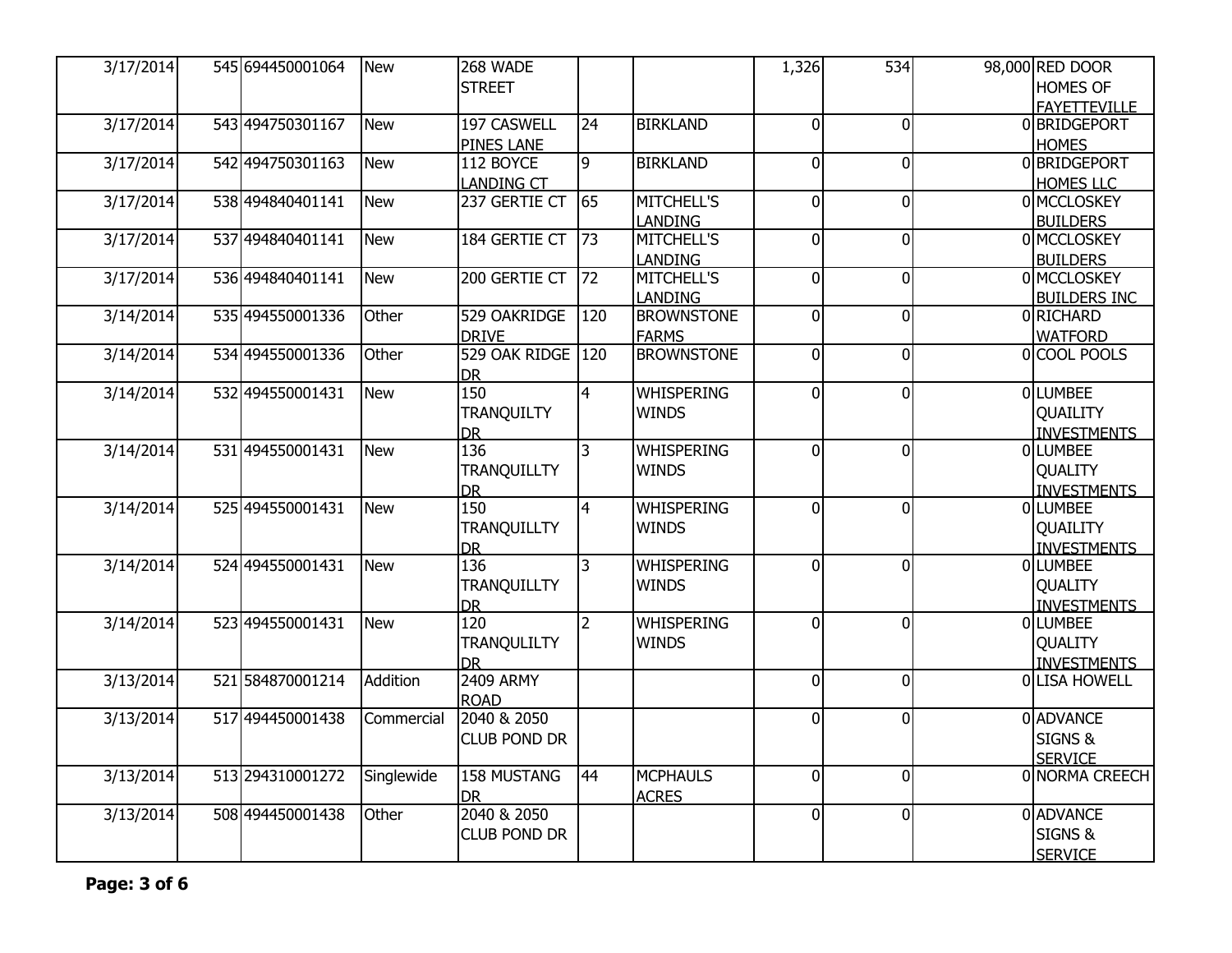| 3/13/2014 |     | 507 694251101050   | <b>New</b>             | 438<br><b>BLACKHAWK</b><br><b>LANE</b>   | 87  | <b>EAGLES RIDGE</b>                     | 1,308          | 532              |             | 93,000 HOWARD<br><b>BUILDERS</b>        |
|-----------|-----|--------------------|------------------------|------------------------------------------|-----|-----------------------------------------|----------------|------------------|-------------|-----------------------------------------|
| 3/13/2014 |     | 505 694450001064   | <b>New</b>             | 268 WADE ST                              |     |                                         | $\overline{0}$ | $\overline{0}$   |             | 0RACHEL<br><b>PATTERSON</b>             |
| 3/12/2014 | 503 |                    | Commercial             | 3831 ROCKFISH<br><b>ROAD</b>             |     |                                         | $\overline{0}$ | $\overline{0}$   |             | 0 VELOCITAL,<br>INC.                    |
| 3/12/2014 |     | 502 494450001372   | <b>New</b>             | 105 HOSTA<br><b>DRIVE</b>                | 271 | <b>SUMMERFIELD</b><br><b>EAST</b>       | 1,447          | 647              |             | 68,009 MCCLOSKEY<br><b>BUILDERS INC</b> |
| 3/12/2014 |     | 501 594060001268   | storage/shed 211 BOOTH | POND ROAD                                |     | <b>STEEPLE CHASE</b>                    | $\overline{0}$ | 392              |             | 8,513 SIMON<br><b>GONZALES</b>          |
| 3/12/2014 |     | 499 584760001012   | <b>New</b>             | 16915 HWY 15<br>501                      |     |                                         | $\overline{0}$ | $\overline{0}$   |             | 0 MANIS CUSTOM<br>BUILDERS, INC         |
| 3/12/2014 |     | 498 494550001353   | <b>New</b>             | 160 OAKRIDGE                             | 96  | <b>BROWNSTONE</b>                       | $\overline{0}$ | $\overline{0}$   |             | 0JOHNS & SONS<br><b>CONSTRUCTION</b>    |
| 3/12/2014 |     | 495 494450001372   | <b>New</b>             | 105 HOSTA DR                             | 271 | <b>SUMMERFIELD</b><br><b>EAST</b>       | $\overline{0}$ | $\overline{0}$   |             | 0 MCCLOSKEY<br><b>BUILDERS INC</b>      |
| 3/11/2014 |     | 491 594060001268   | Other                  | 211 BOOTH<br>POND RD                     | 43  | <b>STEEPLECHASE</b><br>SEC <sub>3</sub> | $\overline{0}$ | $\Omega$         |             | 0SIMON<br><b>GONZALES</b>               |
| 3/11/2014 |     | 487 494660401326   | <b>New</b>             | 341 BOSWELL<br><b>STREET</b>             | 206 | <b>BRIDGEPORT</b><br><b>NORTH</b>       | 2,316          | 701              | 120,000 HCC | <b>INVESTMENTS</b>                      |
| 3/11/2014 | 485 |                    | Renovations            | 2789 DOC<br><b>BROWN ROAD</b>            |     |                                         | $\overline{0}$ | $\overline{0}$   |             | 17,650 JONATHON<br><b>WILSON</b>        |
| 3/11/2014 |     | 484 494 660 401326 | <b>New</b>             | 341 BOSWELL<br><b>STREET</b>             | 206 | <b>BRIDGEPORT</b><br><b>NORTH</b>       | $\overline{0}$ | $\Omega$         |             | $0$ HCC<br><b>INVESTMENTS</b>           |
| 3/11/2014 |     | 483 494660401363   | <b>New</b>             | 381 BOSWELL<br><b>STREET</b>             | 204 | <b>BRIDGEPORT</b><br><b>NORTH</b>       | 2,799          | 718              | 118,000 HCC | <b>INVESTMENTS</b><br><b>LLC</b>        |
| 3/11/2014 |     | 482 494660401362   | <b>New</b>             | 397 BOSWELL<br><b>STREET</b>             | 203 | <b>BRIDGEPORT</b><br><b>NORTH</b>       | 2,316          | $\overline{701}$ | 120,000 HCC | <b>INVESTMENTS</b>                      |
| 3/11/2014 |     | 480 694451001084   | <b>New</b>             | 3569<br><b>FAYETTEVILLE</b><br><b>RD</b> |     |                                         | $\overline{0}$ | $\Omega$         |             | 0SOUTHEASTERN<br><b>CONCRETE</b>        |
| 3/11/2014 |     | 478 494660401362   | <b>New</b>             | 397 BOSWELL<br><b>ST</b>                 | 203 | <b>BRIDGEPORT</b><br><b>NORTH</b>       | $\overline{0}$ | $\Omega$         |             | $0$ HCC<br><b>INVESTMENTS</b>           |
| 3/10/2014 |     | 472 494660401363   | <b>New</b>             | 381 BOSWELL<br><b>ST</b>                 | 204 | <b>BRIDGEPORT</b><br><b>NORTH</b>       | $\overline{0}$ | $\overline{0}$   |             | $0$ HCC<br><b>INVESTMENTS</b>           |
| 3/10/2014 | 471 |                    | Renovations            | 287 GOOSE<br>POND ROAD                   |     |                                         | $\overline{0}$ | $\overline{0}$   |             | 3,700 VERA PARISH                       |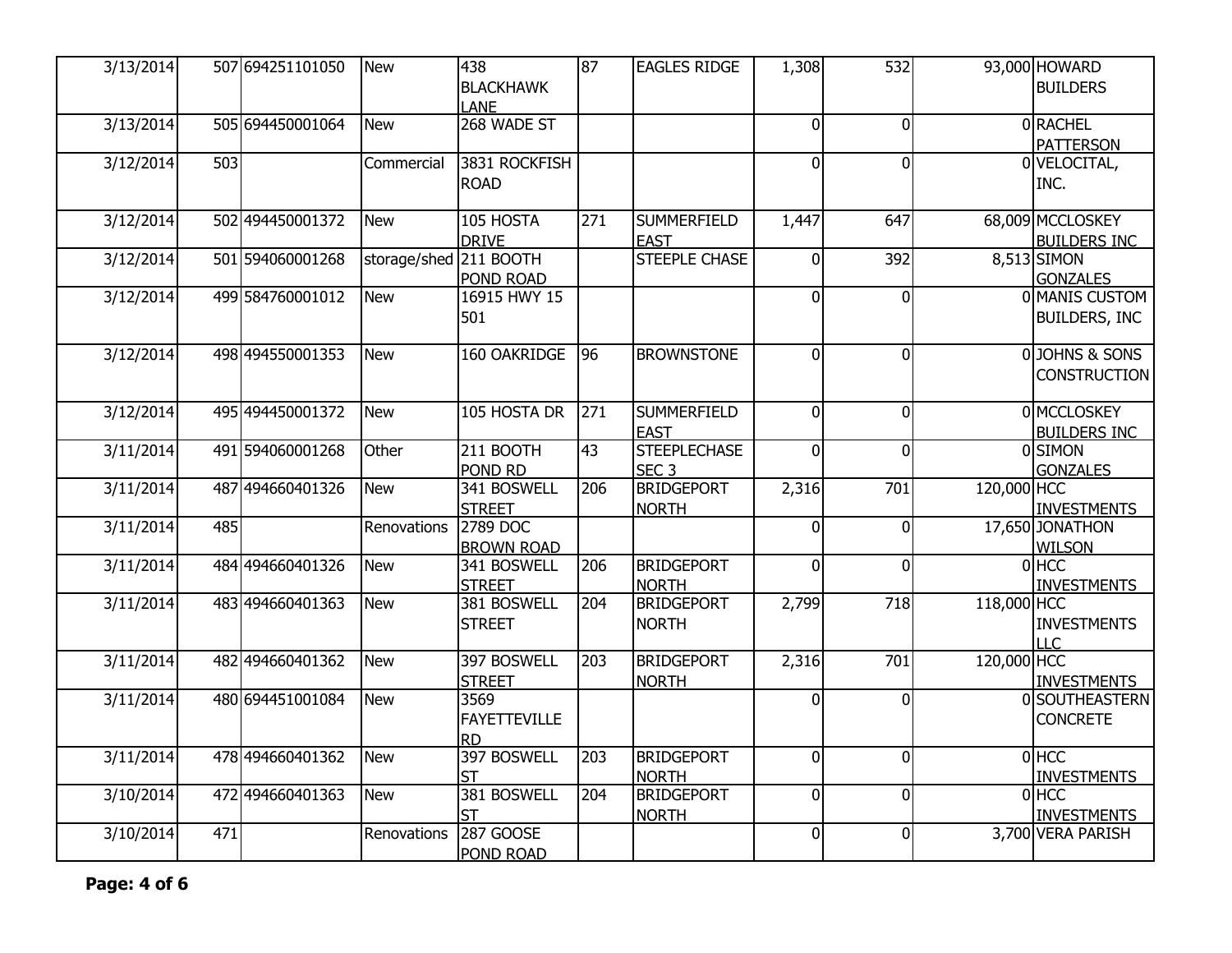| 3/10/2014 |     | 468 494650301052 | Other             | 127 SPRING          | 32 | SPRINGVALLEY        | $\overline{0}$ | $\overline{0}$ |               | 0JASON MULLETT     |
|-----------|-----|------------------|-------------------|---------------------|----|---------------------|----------------|----------------|---------------|--------------------|
|           |     |                  |                   | <b>VALLEY DR</b>    |    |                     |                |                |               |                    |
| 3/7/2014  |     | 466 694251101050 | <b>New</b>        | 438                 | 87 | <b>EAGLES RIDGE</b> | $\Omega$       | $\mathbf{0}$   |               | 0 HOWARD           |
|           |     |                  |                   | <b>BLACKHAWK</b>    |    |                     |                |                |               | <b>BUILDERS</b>    |
|           |     |                  |                   | <b>LANE</b>         |    |                     |                |                |               |                    |
| 3/7/2014  |     | 465 494550001605 | <b>New</b>        | 193                 | 73 | <b>TURNBERRY</b>    | 2,000          | 858            | 124,882 H & H |                    |
|           |     |                  |                   | <b>WENTWORTH</b>    |    |                     |                |                |               | <b>CONSTRUCTOR</b> |
|           |     |                  |                   | <b>DRIVE</b>        |    |                     |                |                |               | S, INC.            |
| 3/7/2014  |     | 464 494550001596 | <b>New</b>        | 365 GANTON          | 64 | <b>TURNBERRY</b>    | 3,453          | 899            | 198,721 H & H |                    |
|           |     |                  |                   | <b>DRIVE</b>        |    |                     |                |                |               | <b>CONSTRUCTOR</b> |
|           |     |                  |                   |                     |    |                     |                |                |               | S. INC.            |
| 3/7/2014  | 463 |                  | storage/shed 8398 |                     |    |                     | $\Omega$       | 800            |               | $0$ HC AL          |
|           |     |                  |                   | <b>FAYETTEVILLE</b> |    |                     |                |                |               | INVESTORS,         |
|           |     |                  |                   |                     |    |                     |                |                |               |                    |
|           |     |                  |                   | <b>ROAD</b>         |    |                     |                |                |               | LLC (AUBURY        |
|           |     |                  |                   | 8398                |    |                     |                |                |               | <b>KNOX</b> )      |
| 3/7/2014  | 461 |                  | <b>New</b>        |                     |    |                     | 38,338         | $\Omega$       | 41,165 HC AL  |                    |
|           |     |                  |                   | <b>FAYETTEVILLE</b> |    |                     |                |                |               | INVESTORS,         |
|           |     |                  |                   | <b>ROAD</b>         |    |                     |                |                |               | <b>LLC (AUBERY</b> |
|           |     |                  |                   |                     |    |                     |                |                |               | <b>KNOX</b> )      |
| 3/6/2014  | 455 |                  | Other             | 3831 ROCKFISH       |    |                     | $\overline{0}$ | $\mathbf{0}$   |               | 0 AMERICAN         |
|           |     |                  |                   | <b>ROAD</b>         |    |                     |                |                |               | <b>TOWER</b>       |
|           |     |                  |                   |                     |    |                     |                |                |               |                    |
| 3/6/2014  | 450 |                  | Renovations       | 130 LIVE OAK        |    | <b>OAK PARK</b>     | 1,593          | 750            |               | 89,000 MARTI-ANN   |
|           |     |                  |                   | <b>DRIVE</b>        |    |                     |                |                |               | <b>DANIEL</b>      |
| 3/6/2014  | 449 |                  | <b>New</b>        | 193                 | 73 | <b>TURNBERRY</b>    | 2,000          | 858            | 124,882 H & H |                    |
|           |     |                  |                   | <b>WENTWORTH</b>    |    |                     |                |                |               | <b>CONSTRUCTOR</b> |
|           |     |                  |                   | <b>DRIVE</b>        |    |                     |                |                |               | S. INC.            |
| 3/6/2014  | 448 |                  | <b>New</b>        | 365 GANTON          | 64 | <b>TURNBERRY</b>    | 3,453          | 899            | 198,721 H & H |                    |
|           |     |                  |                   | <b>DRIVE</b>        |    |                     |                |                |               | <b>CONSTRUCTOR</b> |
|           |     |                  |                   |                     |    |                     |                |                |               | S, INC.            |
| 3/5/2014  |     | 442 494660401011 | Singlewide        | 134 SHADY           |    | Shady Lane          | $\Omega$       | $\Omega$       |               | 0 Marshall Newton  |
|           |     |                  |                   | <b>TREE DRIVE</b>   |    | MHP                 |                |                |               |                    |
| 3/4/2014  |     | 437 394230001025 | Singlewide        | 210 WILLOW          |    |                     | $\overline{0}$ | $\overline{0}$ |               | <b>OCARRIE</b>     |
|           |     |                  |                   | <b>RUN</b>          |    |                     |                |                |               | <b>OXENDINE</b>    |
| 3/4/2014  | 436 |                  | Singlewide        | 3569                |    |                     | $\overline{0}$ | $\Omega$       |               | 0 SOUTHEASTERN     |
|           |     |                  |                   | FAYETTEVILLE        |    |                     |                |                |               | <b>CONCRETE</b>    |
|           |     |                  |                   | <b>ROAD</b>         |    |                     |                |                |               | <b>READY MIX</b>   |
| 3/4/2014  | 435 |                  | Commercial        | 3569                |    |                     | $\Omega$       | 500            |               | 0 SOUTHEASTERN     |
|           |     |                  |                   |                     |    |                     |                |                |               |                    |
|           |     |                  |                   | <b>FAYETTEVILLE</b> |    |                     |                |                |               | <b>READY MIX</b>   |
|           |     |                  |                   | <b>ROAD</b>         |    |                     |                |                |               | <b>CONCRETE</b>    |